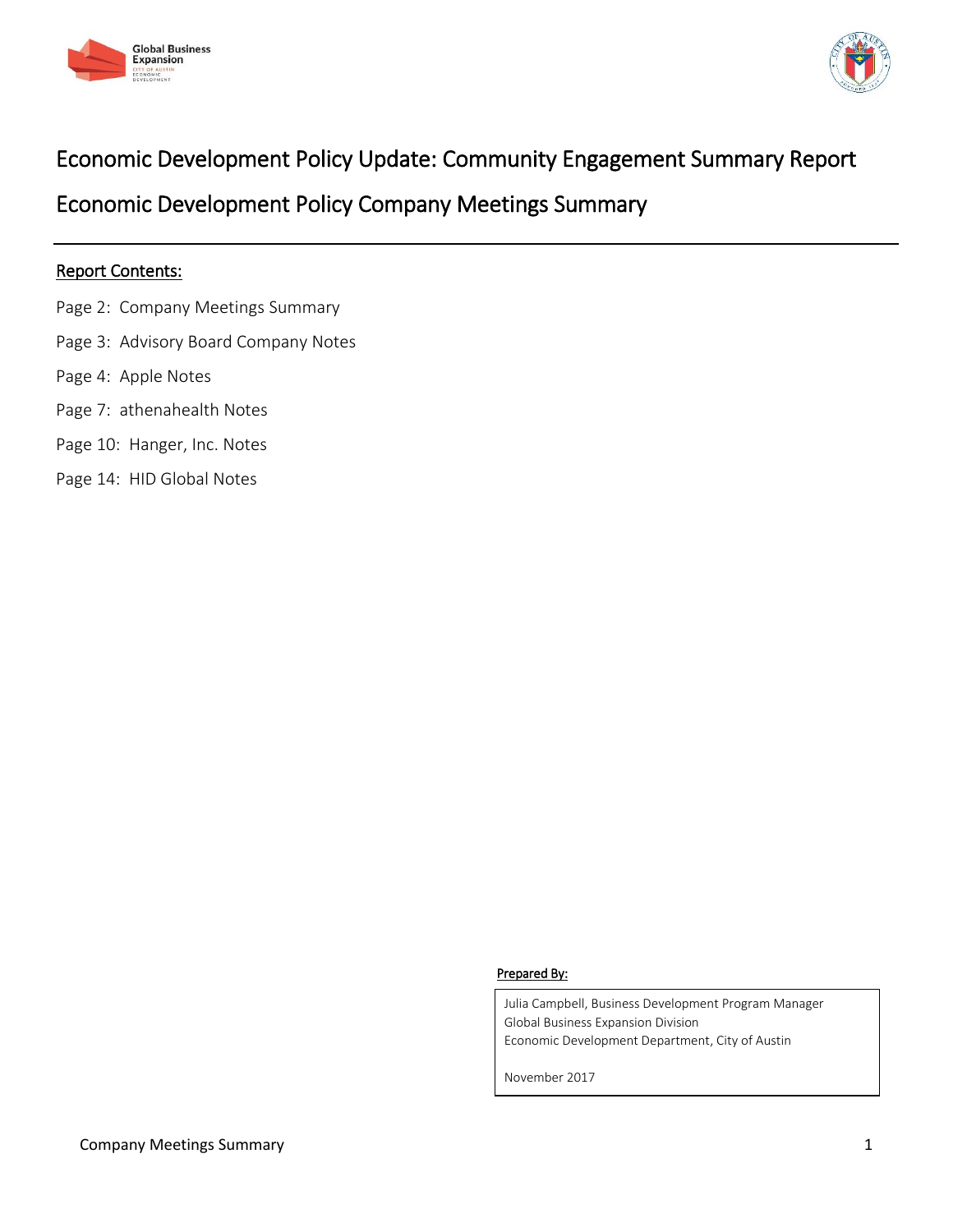



# Company Meetings Summary

# Meeting Goal:

The final phase of stakeholder engagement in response to [Resolution No. 20170302-034](http://www.austintexas.gov/edims/document.cfm?id=272895) invited companies who currently are, or previously were, engaged in a Chapter 380 contract with the City of Austin. City staff sought to share the spirit of the policy revision with these contract holders and receive input on the company's experience negotiating and implementing the contract in accordance with the Chapter 380 policy in its current state. Attendees in these meetings varied, including City of Austin Economic Development Department staff, Greater Austin Chamber of Commerce representative who may have had knowledge of the incentive negotiation, and company representatives in leadership roles in operations, facility management, etc.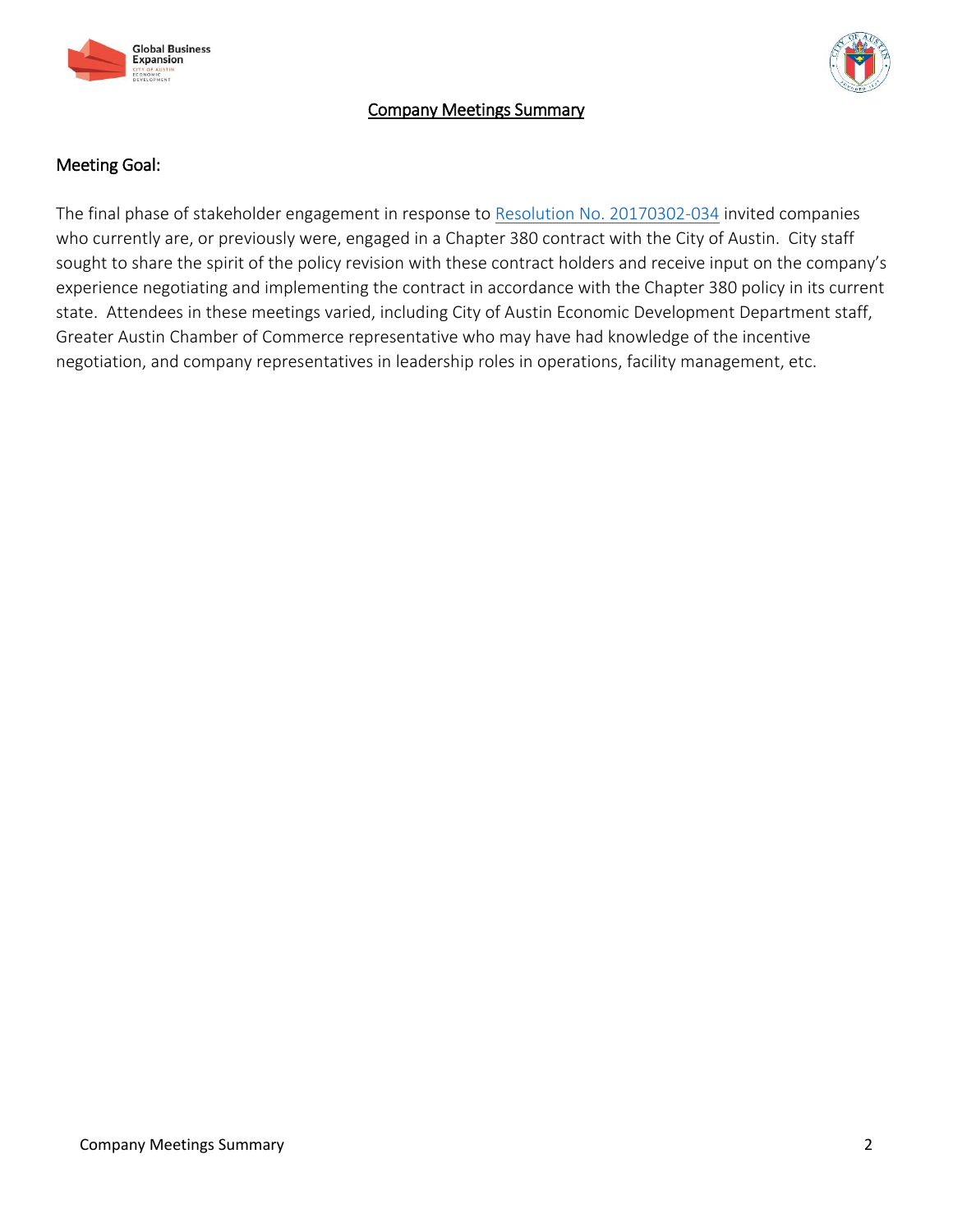



Economic Development Policy Update: Community Engagement Report Conversation with The Advisory Board Company, October 17, 2017 Company Representatives: Katherine (Kate) Whitesell & Michele Joyce City of Austin Attendees: David Colligan & Julia Campbell, Economic Development Department

# Executive Summary:

 $\overline{a}$ 

The conversation with The Advisory Board Company resulted in the following take-aways:

- Joyce Ramirez (no longer with the company) owned the City of Austin relationship when the contract was first negotiated. Therefore this conversation was geared more toward the compliance experience rather than the negotiation terms.
- The compliance piece was reasonable, the City of Austin is helpful in reporting and requirements fit well within the company's existing policies, procedures and priorities.

## Meeting Notes:

- The contract negotiation predates Michele's and Katherine's time at The Advisory Board Company. Joyce Ramirez owned the City of Austin relationship, but is no longer with the company
- They were, however, involved in activities, events and hiring occurring in Austin.
- Michele handles the compliance piece but never had the ability to work with the City of Austin because Joyce would report back to the City of Austin, the documentation Michele had pulled to support the program. Hiring, job fairs, activities, diversity events, veteran hiring, one-off events, specific tech events were gauged towards whatever activity had taken place within the timeframe.
- *Who is going to be the primary contact for compliance moving forward?:*
	- o Kate in the legal department at The Advisory Board Company.
- *Do you know the amount of time spent on reporting out information?:* 
	- o In the beginning, it was a robust request and considered labor-intensive. But ultimately the reporting process evolved to be not very long at all because we developed systems to track it over time.
	- o None of the City of Austin reporting requirements or compliance work is written in their HR personnel's job descriptions, so the only thing that's considered burdensome is some additional job fairs that may not have been attended by staff without the contract.
- They are provided with very good guidance by working with Terry on City of Austin staff and she always knows what right documentation was and what the next step was. There has been clear communication, clean and direct and the workload was reasonable.
- *Would you be open to other opportunities to engage with the City?*
	- o Joyce's perspective on the recruiting was that this program fit really well within the company's practices and culture already, so would be open to that.
- *Describe your experience working with the SMBR department MBE/WBE goals:* 
	- o No specific feedback provided on goals laid out.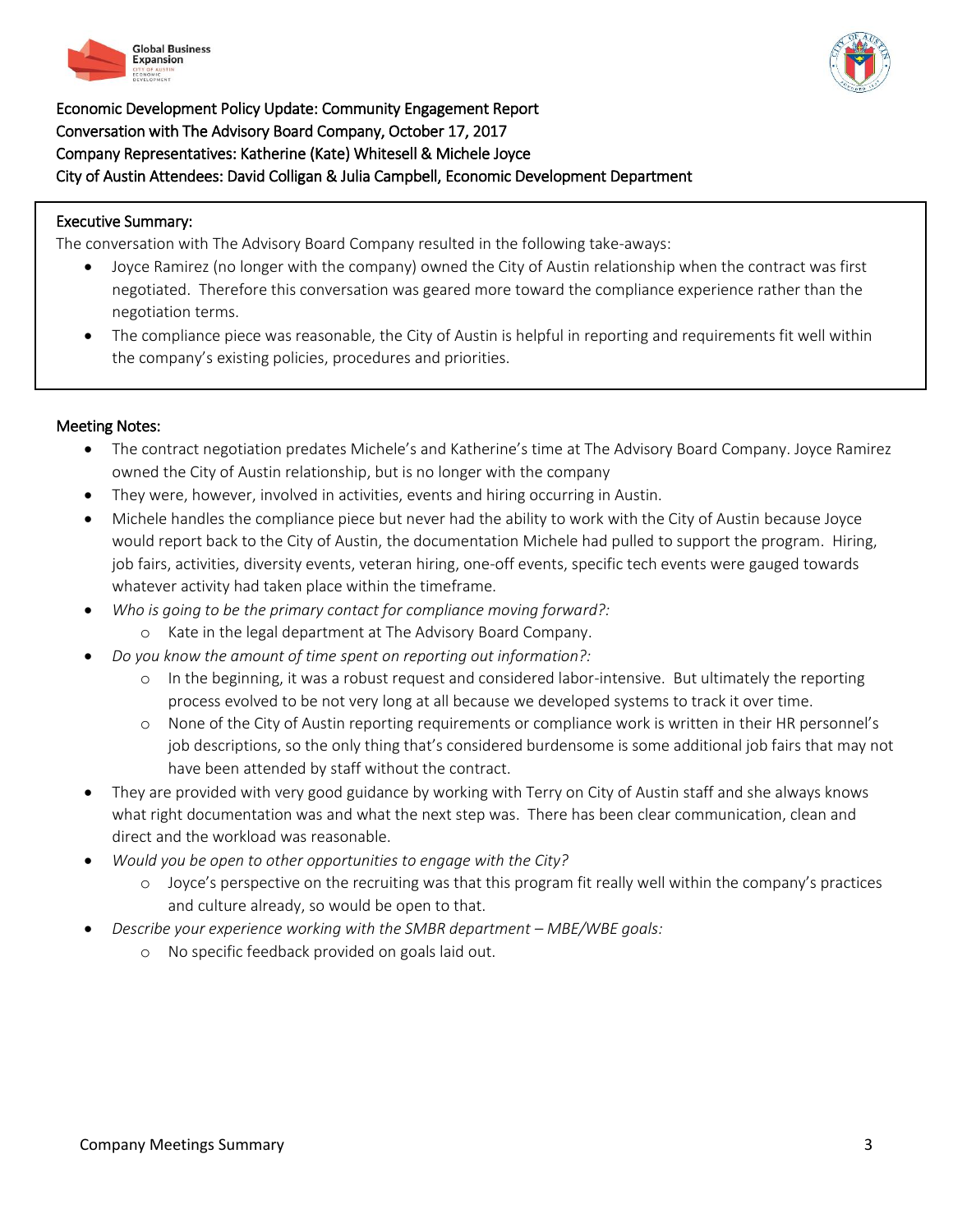



Economic Development Policy Update: Community Engagement Report Conversation with Apple on July 19, 2017 Company Representatives: Steve Kester, Senior Manager Government Affairs, Central and Southeastern US, Apple Sheila Bayley, Senior Tax Manager, Apple Tony Soriano, Facility Manager, Apple Chamber of Commerce Representatives: Charisse Bodisch, Austin Chamber & Tina Cannon, Austin Chamber City of Austin Attendees: David Colligan & Julia Campbell, Economic Development Department

# Executive Summary:

1

The conversation with Apple resulted in the following take-aways:

- Apple is currently overperforming on their contract with the City of Austin.
- Frustrations are mostly with the Capitol legislation during the special session, not specifically with the City of Austin or anything under our control.
- Engagement with the Chamber has been a positive element of the process as they serve as a reliable local guide.
- Friction within the government, having City of Austin and County as separate negotiating entities is difficult to navigate. Apple would prefer a unified single point of contact. Chapter 380 contract negotiation would have been streamlined with a single application form plus a single negotiation from the County, City and State, not three separate meetings.
- Initially there were some questions about non-financial elements of the contract (diversity and inclusion). There were some problems with the reporting mechanisms and they did not have any clear guidance on what the goals were. The goals for the non-financial terms could be clearer.

## Meeting Notes:

David Colligan, City of Austin EDD:

 David opened the meeting by providing a brief overview of the City's intention to review the current Chapter 380. David invited Steve to share his experience with the City of Austin's incentive process back in 2010.

Steve Kester, Apple:

- 2011 original agreement was crafted to expand American operations. Apple currently occupies 1 to 3 campuses in Austin, currently integrating and upgrading campuses. Estimated employment at 6,000 (5,000 on main campus plus 500 offsite)
- Apple has exceeded all City of Austin and State milestones, north of \$350M for "greening" of the facility and other new business needs (such as the relocation of the entire Mapping team from CA to Austin.) Additionally, Apple has exceeded headcount and wages were hit in 2015 for the projected 2023 target.
- Currently, Austin is the base of operations for all aspects of supply/demand processing for North and South America. Additionally, Austin houses Finance consisting of AppleCare, retail contact center (approximately 2,500 people), Travel, HR, some Sales and Design Engineering.
- Austin maintains a cost advantage and desirable talent pool (although hiring is getting more difficult for them.) and they are looking to move more units to Austin.
- Call Center employees: most have their high school diploma, but most other employees in the campus have their college degree plus MBAs, engineering degrees, PhD's, etc.
- Governor Perry was Apple's original recruiter via representing Texas presence in California. This year marks 25<sup>th</sup> year in Texas.
- Frustrations are mostly with the Capitol legislation during the special session, not specifically with the City of Austin or anything under Austin's control.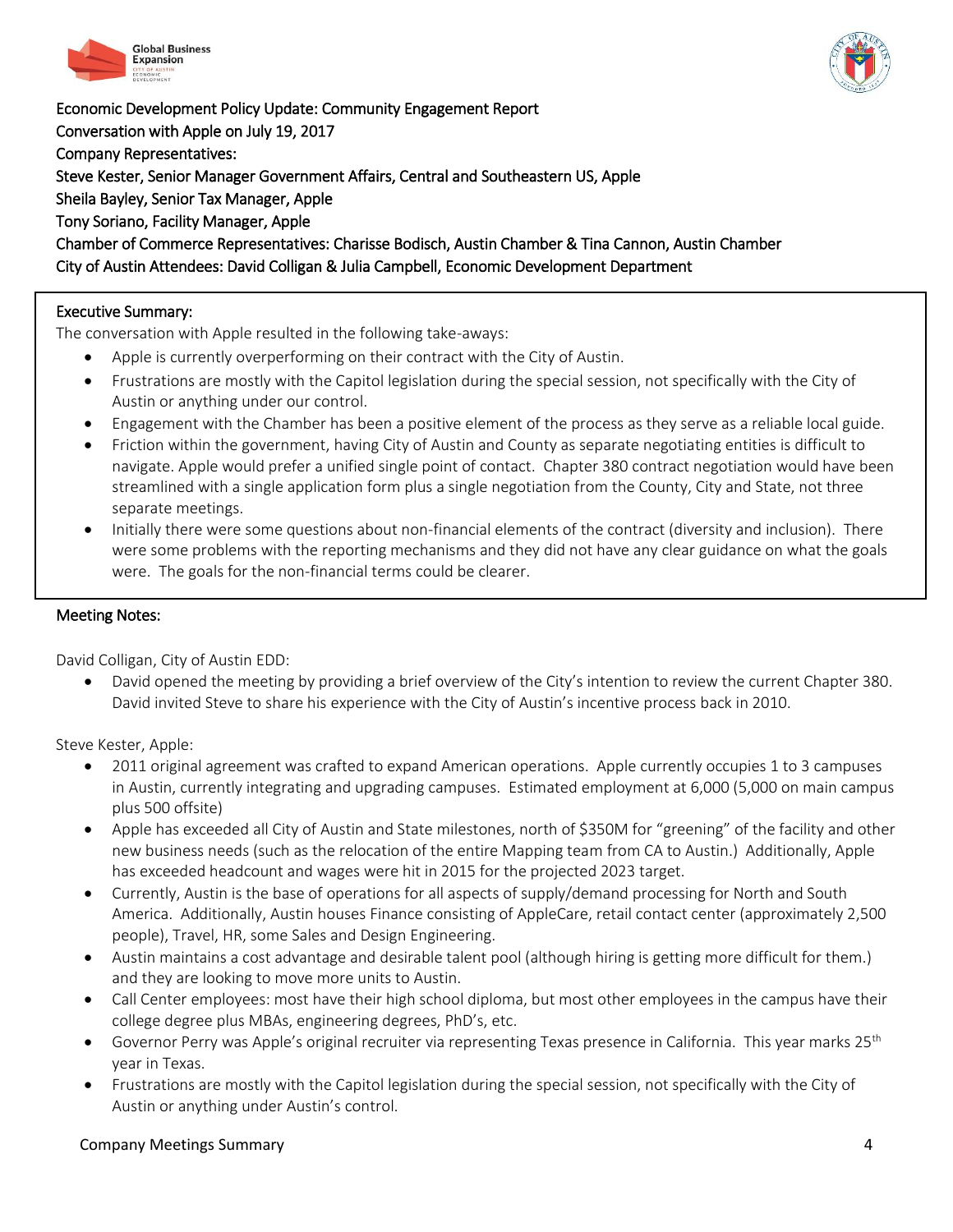



- Engagement with the Chamber has been a positive element of the process as they serve as a reliable local guide.
- Friction within the government, having City of Austin and County as separate negotiating entities is difficult to navigate. Apple would prefer a unified single point of contact.
- Chapter 380 contract negotiation would have been streamlined with a single application form plus a single negotiation from the County, City and State, not three separate meetings.
- Apple's perspective on the addition of the  $3<sup>rd</sup>$  party economic impact analysis is positive. They support this requirement because it helps communicate multiplier effects that are relevant, and good for the education of council members to be familiar with trickle down benefits.

David Colligan, City of Austin:

 Question: What was your experience with the compliance process? Steve Kester, Apple:

- Answer: The overall experience includes elements of consistency and interpretation. On-site audits are very flexible, and they appreciate the shared auditor with the county. The City of Austin/County auditor plus the  $3^{rd}$ party auditor provides the level of confidentiality their business needs.
- Example of flexibility: in year one of the contract, they were uncertain of the interpretation of the contract, so they allowed for a practice year.
- Compliance is generally time-consuming but they are understanding.
- Consistency is key through annual reporting.
- Agreement terms provide room for confusion. Initially there were some questions about non-financial elements of the contract (diversity and inclusion). There were some problems with the reporting mechanisms and they did not have any clear guidance on what the goals were. The goals for the non-financial terms could be clearer. For example, by ordinance they should work with MBE/WBE for suppliers, workforce and other contracts, but many in town cannot support Apple's scale. Their work-around for this was to find creative ways to include minority and women-owned businesses to work with Apple at the large scale they need.
- An offered suggestion is to have the annual report ready to go before the first negotiation that would provide a starting off point.
- There are approximately a dozen Apple employees involved in compliance in one way or another. Operations is involved in implementation of the contract.
- Impact is significant. When Apple hires, decisions for the specific job location is made because of City of Austin contracts.
- Exceeded goals for hiring because of unprecedented growth rate in the company. Apple's hypothesis was that companies who are growing at a slower clip would experience a very difficult time complying with ongoing job requirements.

Charisse Bodisch, Chamber of Commerce:

Question: What about the cost of compliance?

Steve Kester, Apple:

- Answer: Not a significant element since those elements are built into the corporate structure for things like transportation, supplier diversity and other issues that can be related directly to contract criteria.
- Other companies would likely resist given the cost to comply and may make the requirements a "hard sell."
- Admittedly, the entire negotiation process was very difficult. They need business flexibility (customizable contract for each company and individual business practices.)
- A single compliance and audit process to combine state, county and city would significantly reduce the inefficiency and burden on the company on the compliance side.

Julia Campbell, City of Austin: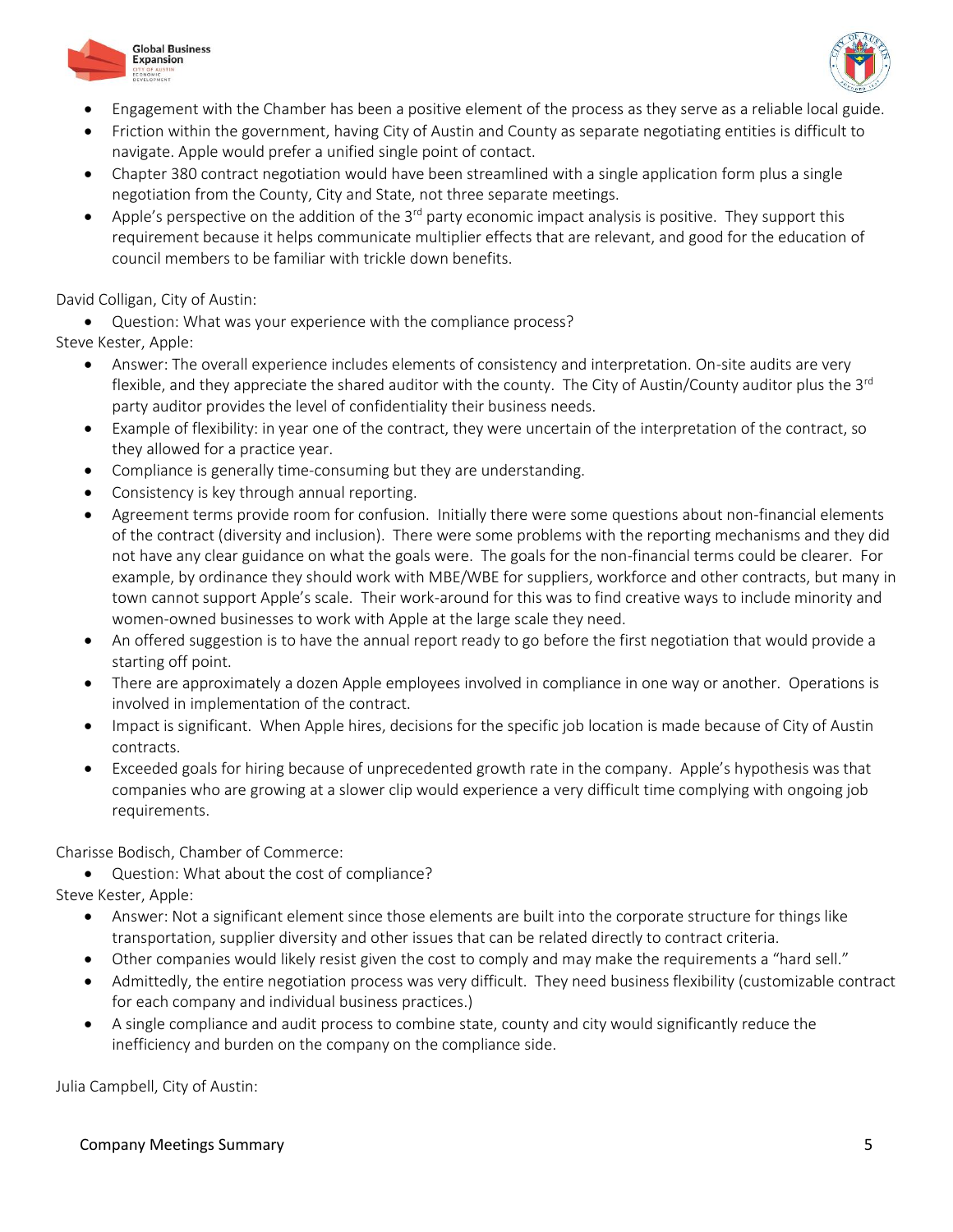



 Question: Has the city of Austin lived up to its end of the relationship? (Outside the Economic Development Department)

Steve Kester, Apple:

- Answer: Technical hiring and workforce programs are difficult to connect with and they are still in development. Overall, though, yes.
- Mobility concerns choke off other areas of town for potential growth and this needs to be addressed.
- Austin policy needs to capture opportunity from any state tax policy changes.
- Texas continues to lose competition to the southeast and the southwest.

Tina Cannon, Chamber of Commerce:

 Question: Would you recommend engaging in a Chapter 380 agreement to another company? Steve Kester, Apple:

Answer: Yes, but they would advise to be prepared for the compliance work.

Steve Kester, Apple (final thoughts):

- Suggestion for recruitment tool, consider offering sales tax reduction or exemption (either short or long term). This requires proper advertisement of the available program and need to work with the Department of Revenue to make it easy to comply, but this would be a very effective tool and competitive for companies relocating or moving business units.
- $\bullet$  Overall, the process is dependent on consistency, flexibility, understanding the business's needs, informed 3<sup>rd</sup> party support, and a proper/efficient negotiation between the City of Austin and the company.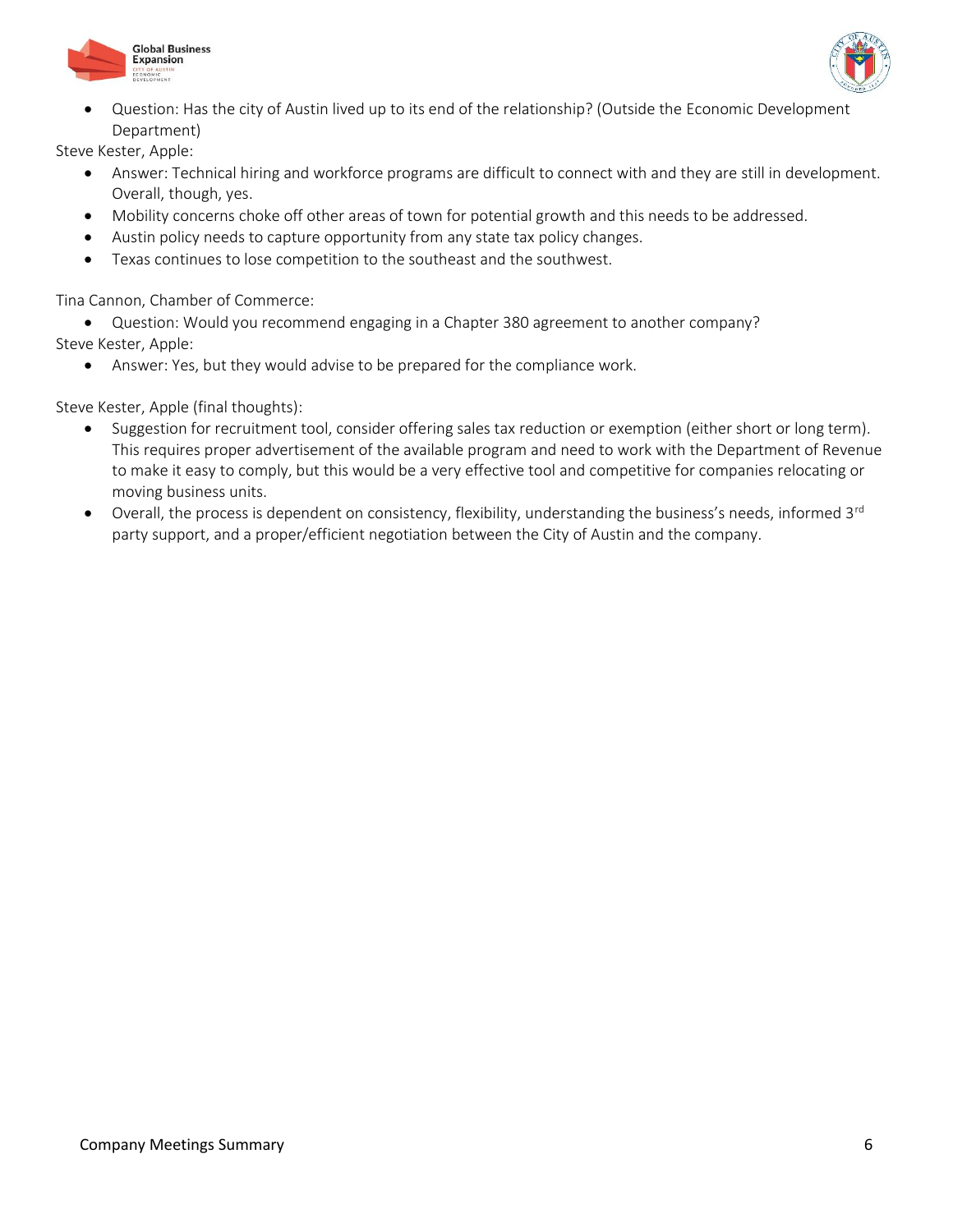

Economic Development Policy Update: Community Engagement Report Conversation with athenahealth July 28, 2017 Company Representatives: Jack Nye, Vice President, athenahealth Chamber of Commerce Representatives: Tina Cannon, Austin Chamber City of Austin Attendees: Julia Campbell, Economic Development Department & Mike O'Connor, City of Austin EDD

# Executive Summary:

.

The conversation with athenahealth resulted in the following take-aways:

- Nothing negative to say about the EDD, the only issue was permitting procedure, which held up the construction of their new office and caused many problems. The fire inspection, in particular, seemed "almost punitive."
- How did a Massachusetts company come to have such a large Austin office? "There is an athena in Austin because of subsidies." State and City incentives helped, but also very important was the sense that government officials were "as excited about we were."
- Parking, traffic and affordability become a problem when a company cannot hire because potential employees are unwilling to put up with those sorts of quality of life issues. It is at that point when it might consider another location.
- Jack shared his appreciation for the Chamber and the City. The *Statesman's* coverage of community push-back had worried him a bit. He was surprised at the resistance that emerged to the incentives because they were a relatively small company. ("We weren't Merck.")

# Meeting Notes

- Julia opened by saying that the City's purpose in asking for the meeting was to get athenahealth's impression of its experience with the negotiation, implementation and compliance processes of the City's 380 incentive programs.
- Jack said that he has nothing negative to say about the EDD. The only problem he mentioned about the entire process was with permitting, which held up the construction of their new office and caused many problems. The fire inspection, in particular, seemed "almost punitive."
- He did mention problems with other entities outside the government purview. The *Statesman*, in particular, came up more than once. He referred to an editorial in the paper voicing the opinion that the City should not give incentives to athenahealth, though he did not say how it specifically affected the company's decision to establish a presence in Austin.
- Jack told the story of how a Massachusetts company came to have such a large Austin office. His overall point was that "There is an athena in Austin because of subsidies."
- Jack had originally moved to Austin on his own. He had grown up in Texas and wished to return; the company allowed him to work as a remote employee. Eventually his area within the company grew; he was able to hire a small number of employees and had to rent a space to house them. Jack expected to reach perhaps 30 employees and to rent 1000 square feet. The company at the time was developing a major space in San Francisco and had no reason to establish a big presence in Austin. Jack was looking at "silver boxes" downtown but was also considering the Research Boulevard area, on the premise that most of his employees lived in the northwest suburbs.
- Jack's real estate agent gave him a tour of Seaholm. The space was much bigger than he needed, and he was curious about the renovations as much as anything else. He saw it and was quite taken with it. The company's Director of Facilities was on the tour and was equally impressed. Though it was not at all what they were looking for, the Seaholm space would give the company the opportunity to work in a building with character and history and to invest in Austin itself. athenahealth might be willing to consider going in a direction it had not originally considered because of the unique character of Seaholm itself.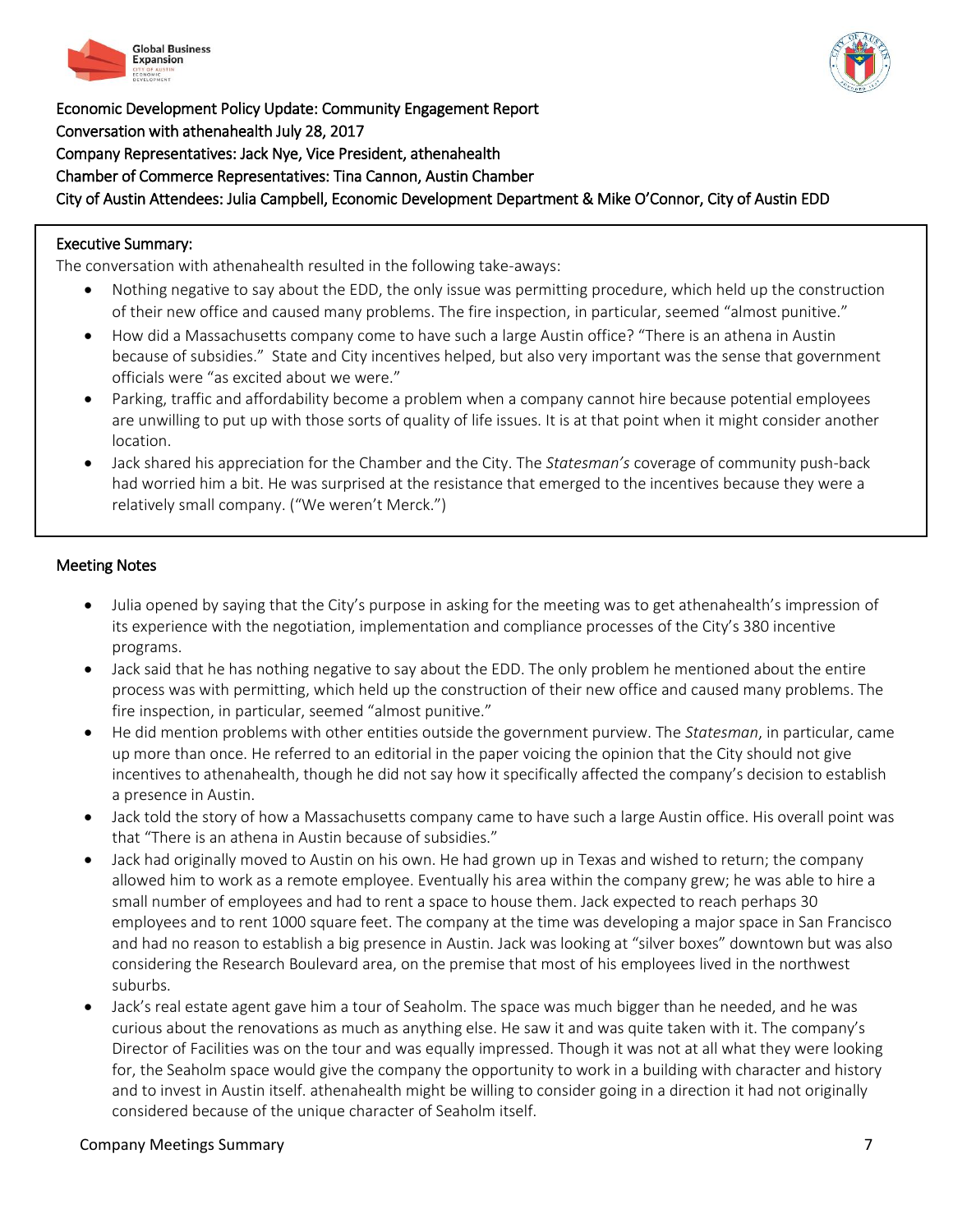



- Jack emphasized that state and city incentives helped, but also very important was the sense that government officials were "as excited as we were."
- Julia asked what units were housed in Austin. Jack responded that it was research and development. Approximately half of the employees are software developers. Other coding is done in Watertown (MA), but that is primarily maintaining existing products. The innovation is done here in Austin. Jack is currently hiring three times as many developers in Austin as they are in Watertown.
- Jack stated that athenahealth moved to Austin in 2015. They have five research and development centers and want to shrink that number through consolidation. To that end, they have ceased investing in the Atlanta and San Francisco centers and are expanding the one in Austin.
- Julia asked how many people work for athenahealth in Austin. Jack said that the number is 185 plus five interns.
- Tina stated that the Chamber's primary function in 380 negotiations is to lobby. She asked Jack what had gone right and wrong during the process. He reiterated his appreciation for the Chamber. She asked if there were any specific policy issues to which he would want to draw the City's and/or Chamber's attention. Jack replied that the City was great. The *Statesman* had worried him a bit. He was surprised at the resistance that emerged to the incentives because they were a relatively small company. ("We weren't Merck.")
- Tina noted that one criticism of incentive agreements is that they do not provide local employment, as companies just move the people they already had to the new location. She asked how much hiring athenahealth does locally. Jack said that only four people moved to Austin. The company is hiring as fast as it can, and that it is all done locally. They recruit at local colleges and universities. He said that is getting harder to do in light of all the competition for coders, but nonetheless estimated that 90% of their hires were local.
- Jack is excited about the Dell Medical School. He hopes that Austin can replicate the interaction of healthcare and tech that centers around the Harvard Medical School in the Boston area, where athenahealth HQ is located.
- Tina asked Jack if he would do the 380 process again. "Absolutely," was his reply.
- Julia brought up the fact that the City's contract with athenahealth was no longer active, even though the company continued to comply with the State's agreement. Jack said that the problem is that athenahealth has many variable salary agreements in which compensation depends a great deal on bonuses. He said that athenahealth got together with the State and worked out the numbers to make it clear that the variable salaries actually were in compliance, but they had not made that extra effort with the City.
- Jack emphasized that he is paying competitive salaries because the tight labor market will not allow him not to, so he does not think that there is a substantive issue of the salaries not being appropriately high. athenahealth is "not trying to get away with anything."
- Tina asked whether Jack had any negative experiences with the compliance process with the City. Julia pointed out that the agreement was only active for one year, so the company probably didn't have much experience with compliance. Jack agreed.
- Jack returned to an earlier question as to whether anything outside of the purview of EDD had caused any problems. He mentioned that they had problems with the original landlord, but things had improved under the new one. [The new landlord is Clarion Partners, though all participants struggled to remember the name at the time.]
- He said that now that athenahealth had moved in and occupied the space for a while, the "only negative thing" about his experience relates to transit. The company runs a shuttle to the MetroRail stop by the Convention Center. People with families cannot afford to live in the city. Because the company has not yet hired to full capacity, parking is not yet an issue. But Jack said that they are already planning for the time when it will be. He hopes to unveil a parking plan within the year. One thought he had is to allot each employee a transportation allowance or stipend: the employee could redeem it as a parking space, a transit pass or cash.
- Julia asked Jack if he could expand on this idea in terms that are more directly relevant to what EDD might be able to help with. In that context, the bottom line would be whether any of these things would make a company less willing to come to, or stay in, Austin.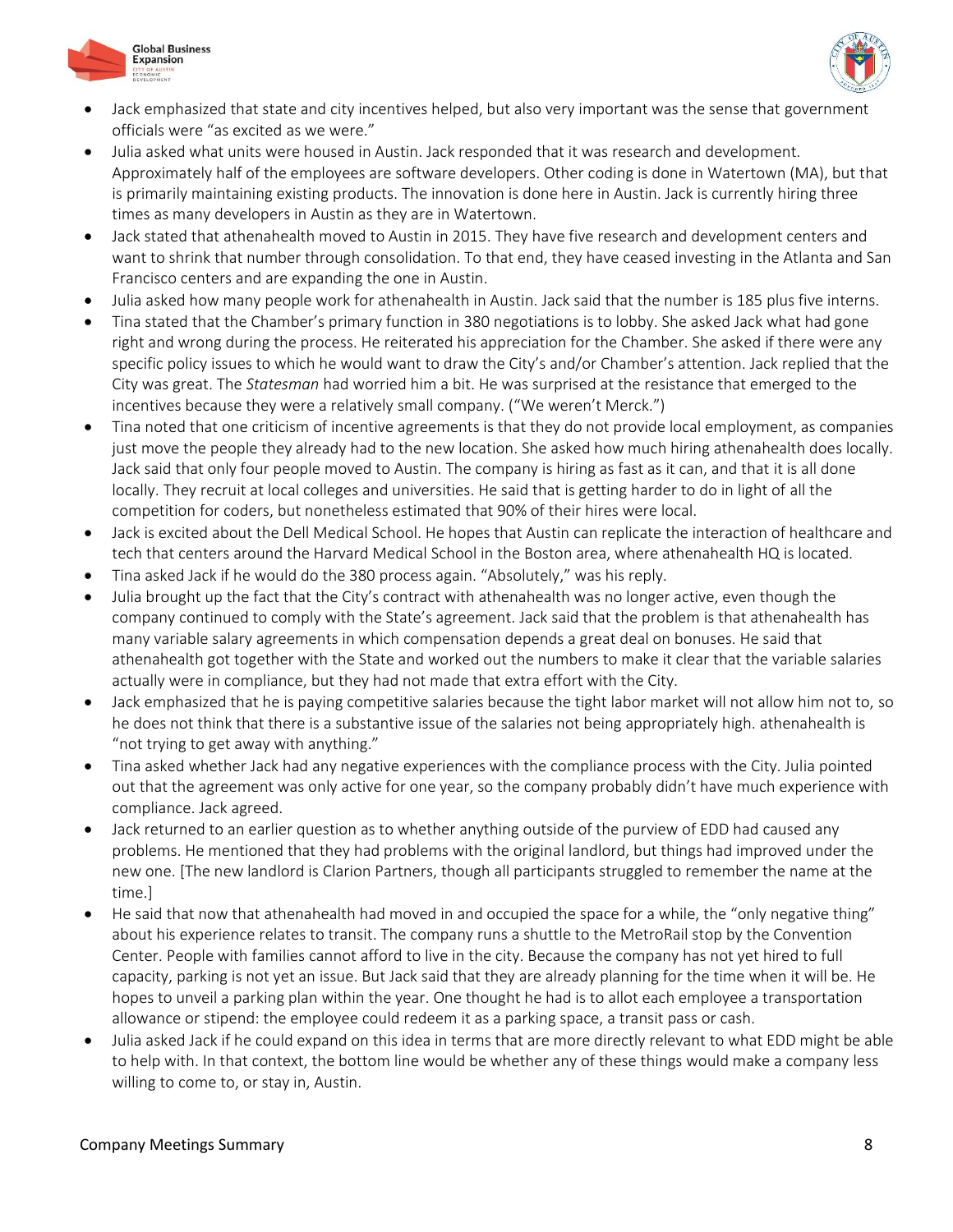



- Jack suggested that parking, traffic and affordability become a problem when a company cannot hire because potential employees are unwilling to put up with those sorts of quality of life issues. It is at that point when it might consider another location.
- Julia told Jack that if he was interested in reinstating the agreement with the City by doing something similar to what the company had done with the State, she would be happy to connect the appropriate people at athenahealth with their counterparts at her office. Jack said he would talk to the appropriate people in his office and get her the information.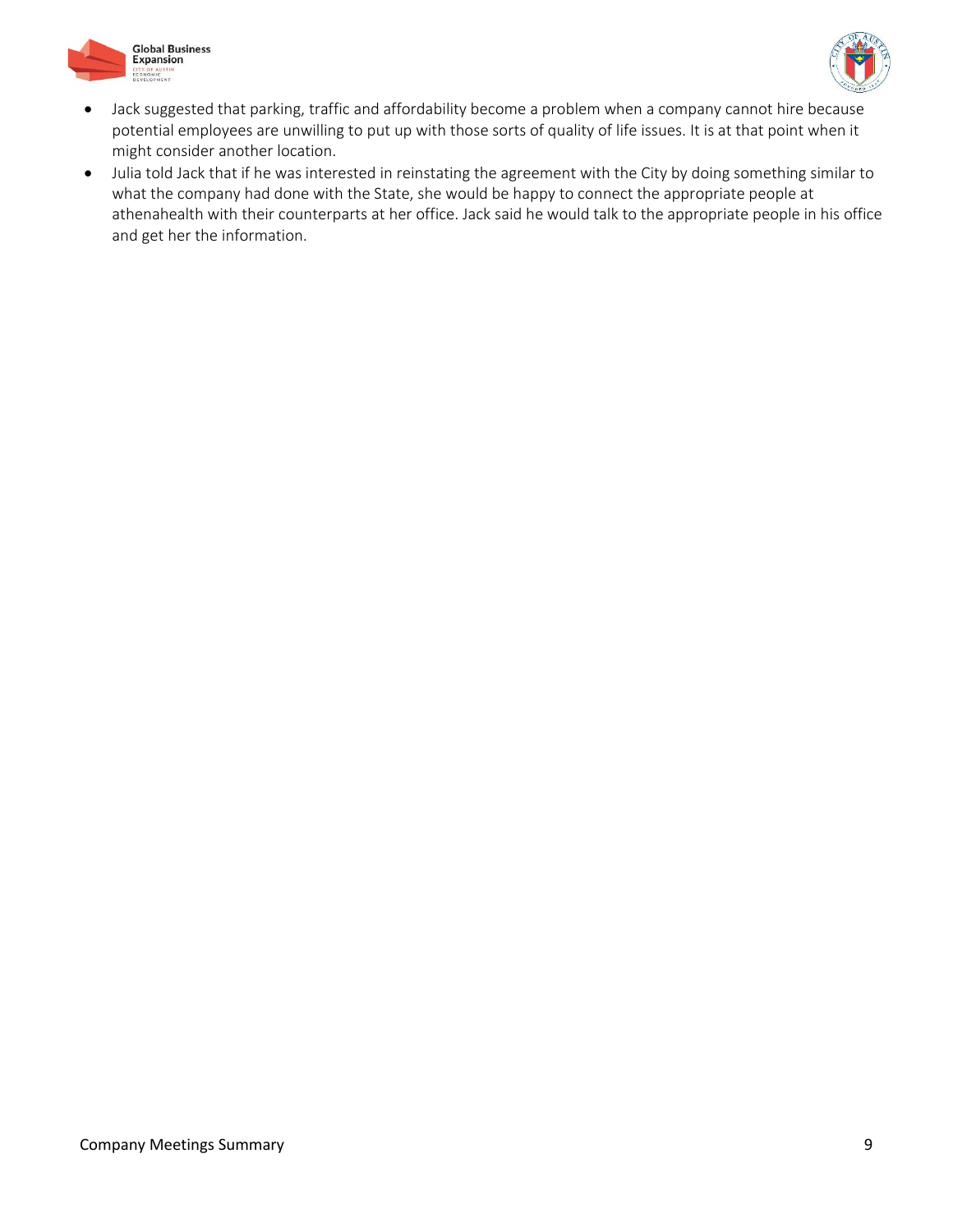



Economic Development Policy Update: Community Engagement Report Conversation with Hanger Orthotics, July 18, 2017 Company Representatives: Thomas Hartman, SVP General Counsel and Secretary, Hanger Orthotics Chamber of Commerce Representatives: Charisse Bodisch, Austin Chamber & Tina Cannon, Austin Chamber City of Austin Attendees: David Colligan & Julia Campbell, Economic Development Department

# Executive Summary:

.

The conversation with Hanger resulted in the following take-aways:

- Balance of equity (meaning the even distribution and availability of jobs) is a noble pursuit, but Hanger's advice is not to let the pendulum swing too far in that direction.
- Hanger is currently overperforming on their contract and growth trajectory is expected to continue.
- The City of Austin and Chamber of Commerce were more engaged with Hanger during negotiations than other cities. Engagement, in this case, was defined as talking to Hanger about their business needs, while other cities were too focused on their local narrow agenda.
- During contract negotiation and prior to council approval, Hanger couldn't guarantee domestic partner benefits, so in order to move forward with the contract, they worked to include it into their HR policies. The only reason this worked was because Hanger had the means and resources to be flexible with their own HR policies.
- Contract compliance process is reasonable and accommodating.
- Consider writing contracts with auditing in mind to ensure more successful contracts and maintaining active agreements.

## Meeting Notes:

1

David Colligan, City of Austin EDD:

 David opened the meeting by providing a brief overview of the City's intention to review the current Chapter 380. David invited Thomas to share his experience with the City of Austin's incentive process back in 2010.

Thomas Hartman, Hanger:

- Hanger entered into negotiations with the City of Austin in 2009 to craft a Chapter 380 agreement. At that time, Chapter 380 agreements had the traditional application for chip manufacturers and plants that produced blue collar jobs. However, the need for a balanced ecosystem was evident, indicating the need for higher-wage jobs.
- Hanger presented an opportunity for a balanced ecosystem, by providing high-wage, high-educational attainment jobs for a headquarters operation.
- Hanger exceeded year one job obligation numbers at 133, and they maxed-out at 250. Hanger's footprint has grown to exceed 300 to date, approximately.
- Hanger overspent on their investment plan because the nature of a headquarters operation resulted in the growth of individual business units.
- Since Hanger's agreement in 2010, Austin is better now at recruiting individual business units of companies, not necessarily their headquarters relocations (for example, Apple, GM, etc.)
- Balance of equity (meaning the even distribution and availability of jobs) is a noble pursuit, but Hanger's advice is not to let the pendulum swing too far in that direction.
- The state offered Hanger \$1.5M plan plus the City of Austin's \$500,000. The difference being that the State's offer was "up-front" payment, versus the COA \$50K/year, therefore without the state agreement the city's offer was not as attractive and by itself wouldn't have been enough to recruit.
- However, the City of Austin and Chamber of Commerce was more engaged with Hanger during negotiations than other cities. Engagement, in this case, was defined as talking to Hanger about their business needs, while other cities were too focused on their local narrow agenda.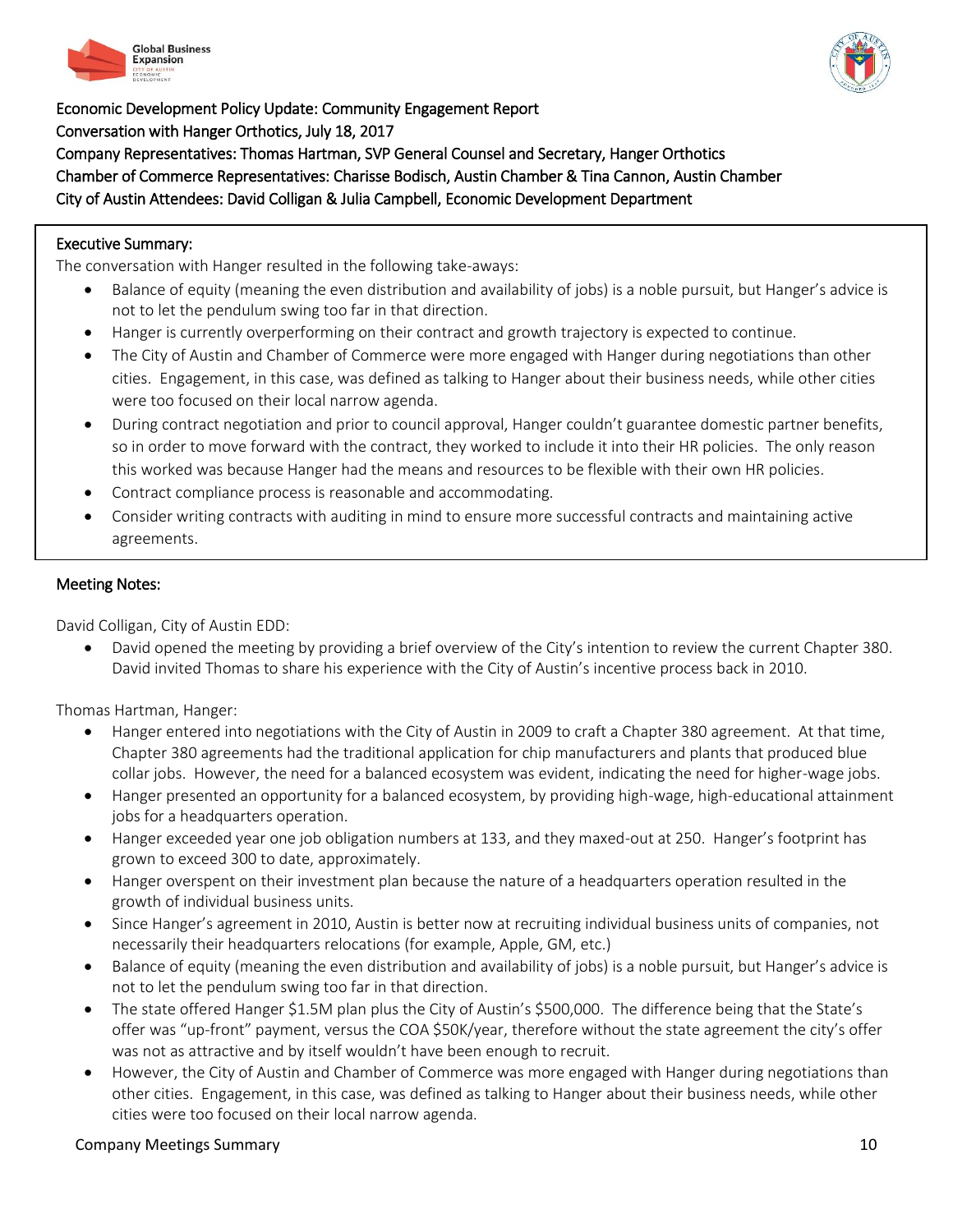



- It may be interesting to run an analysis to compare business unit contracts versus plant/HQ contracts. By looking at the contract projected job numbers versus the actual, Hanger's hypothesis was that you could see the HQ operations performed better over time, since business needs often change and if they do, HQ is usually the one to be affected (expand).
- Agreements have been redone since the Hanger agreement was crafted, and despite those changes, the City of Austin has done a very good job sticking to the terms set out in the agreement.
- City of Austin auditors (contract compliance officers) are reasonable, but not to the extent that they lack the desire for exact compliance, however they are flexible and very accommodating.
- The State's auditors are less reasonable, they treat the agreement like it was written today (though the environment and priorities have changed quite a bit since the Hanger agreement was written, plus the administrators and political climate within which they operate has also changed.)
- The City of Austin's goal should be to ask ourselves "What goal are we trying to accomplish?" (For example, attract green businesses and if so how do we define them, attract headquarters only, or decide it doesn't matter who we recruit and just attract all industries equally, etc.) Then, hone in on what we ask for versus what we offer.
- Hanger supports the MBE/WBE ordinance and its effect on their requirement for RFPs (this helps support local business, access and requirements.)
	- o This process was streamlined when the MBE/WBE was moved to its own section in the contract.

David Colligan, City of Austin:

Question: *Are the MBE/WBE goals fair?*

Thomas Hartman, Hanger:

 Answer: There is no basis to compare, so not sure. It is tough to tell because each city is different, so the City should decide for themselves what's fair.

Tina Cannon, Chamber of Commerce:

Question: *What did you think of the Council process at the time? (At-large)*

Thomas Hartman, Hanger:

 Answer: Hanger met with all the Council Members individually. Randy Shade in particular focused on benefits extension to domestic partners. Hanger, at the time, couldn't guarantee it, so they decided to push internally for partner benefits with their own internal insurance brokers to find an insurance plan that offered that. They now extend those benefits and it is a part of their company culture. The only reason that worked was because Hanger had the means and resources to be flexible with their own HR policies.

Thomas Hartman, Hanger:

- City of Austin did a good job acting as a proxy for the greater MSA. That was appreciated that other proximate cities were included.
- Interests across the local community should be aligned. Hanger is plugged into multiple MECA chambers in order to recruit top talent locally.
- No NGOs were opposed to Hanger's incentive agreement as far as they knew.

Tina Cannon, Chamber of Commerce:

 Question: *Have there been any ancillary businesses that have popped up as a result of the relocation of the headquarters to Austin?*

Thomas Hartman, Hanger:

- Answer: Ottobach moved their US headquarters to Austin because of Hanger. They are Hanger's biggest client.
- The State's concern was looking for spending in Texas Hanger currently does 10s of millions in contracts in Texas that they didn't do in Maryland.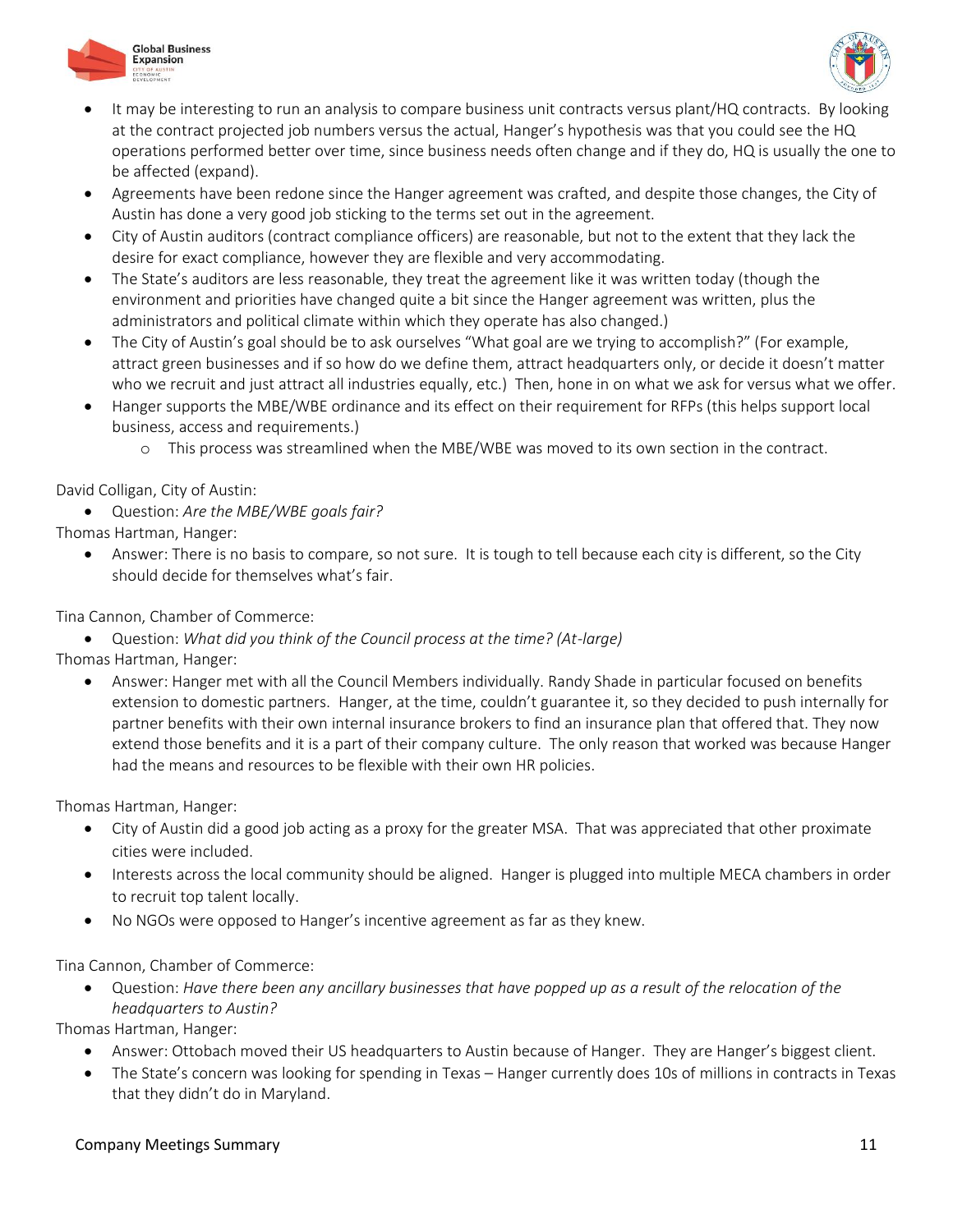



- Hanger spurs spending in the city of Austin as well, through hosting many meetings locally that affects the HOT tax, delivery services to relocate people and increased use of the airport.
- Chapter 380 agreements can't be for a certain size of company (large, or small). A top-down strategy will result in trickle-down, and a bottom up may mean picking winners and losers.
- The City of Austin should consider funding incubators with Chapter 380 money.
- The current Austin unemployment rate is currently at 3.3%, so what exactly is the problem we are trying to solve? [Charisse Bodisch: we are hoping to make changes to this policy to carry forward into the future.]
- A contract is static and should be void of current political climate or interpretations (as the State does)
- Contract language "to your best effort" is better than other language that may result in failure to receive money if they do not comply. Leave that flexibility in.
- Hanger's largest trouble is hiring senior people (Dallas and Houston are the top two places these people come from.)
- Hanger's advice to the City of Austin is to avoid recruiting target industries (such as Life Sciences), but expand the definition of target industry to include related industries (such as Healthcare Service providers like Hanger.)
- Hanger is ultimately held accountable for the behaviors in the contact, M/WBE is managed well and goals for the numbers need to be met only if they have control over them directly.
- One mistake Hanger made was the estimation of project spending. It included three categories, leasehold improvements, FF&E and M&E. The problem was forecasting to split up equipment but the City of Austin very reasonably helped allocate that split accurately after the fact. They planned on buying a building generator for their server, but decided it was more economical to rent one therefore it decreased their M&E and FF&E estimate, but increased their ability to build out the downstairs space which was not originally in the project scope.
- Compliance is incredibly well-organized and includes what they need, a well-designed checklist and sound methodology.
- Advice is to write agreements with auditing in mind. A contract is useless if neither side gets what they want because the contract is unachievable or difficult to comply with.

Charisse Bodisch, Chamber of Commerce:

Question: *What is your perspective on the cost of compliance and what is involved?*

Thomas Hartman, Hanger:

- Answer: Time-spent of FTE's for audits is not a problem.
- Before resolution was passed to require construction living wage, then Hanger would have said no to \$50,000/year incentive. UNLESS, it was the total \$500,000 up front.
- Austin as an attractive city has other values, but they were not necessarily enough. Don't back-weight the performance, keep the contracts performance based. Look at each application on its own merits.
- Administration of contract is equally if not more important than negotiating the contract.
- The Chamber is more organized than any other chamber anywhere and presented the right collaboration between Chamber and City of Austin.

David Colligan, City of Austin:

Question: *What level of transparency have you experienced?*

Thomas Hartman, Hanger:

Answer: "I trust Terry Franz. I trust her to do the right thing and she is straightforward."

David Colligan, City of Austin:

 Question: *Earlier you said to "look at each application on its own merits." Can you clarify that?* Thomas Hartman, Hanger: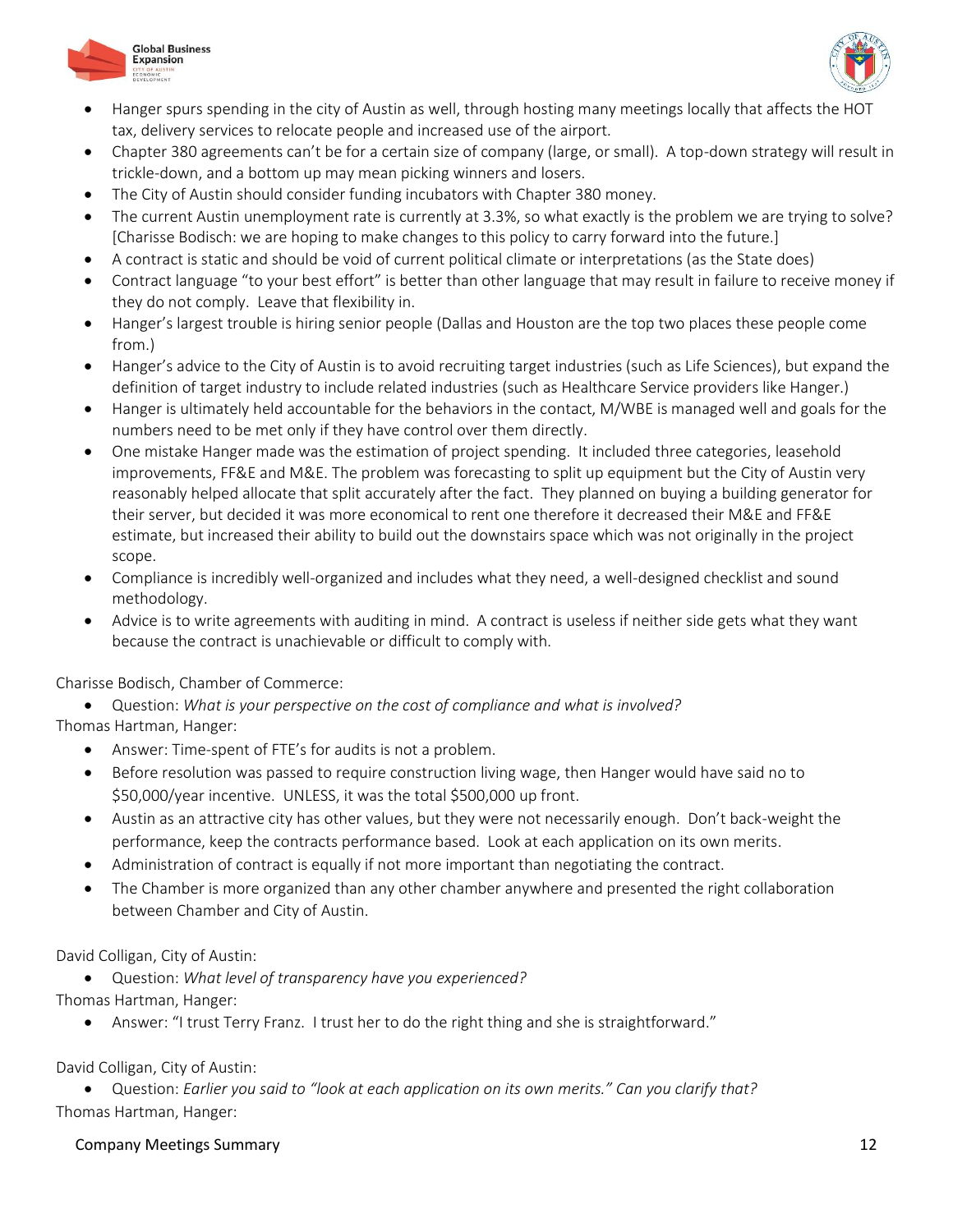



 Answer: Look at the facts and features with individual profiles. Some companies fire then rehire in order to count those new hires as new jobs for compliance. Vet those companies first to ensure compliance (the most important factor.)

David Colligan, City of Austin:

 Question: *Has the City of Austin (not just Economic Development) lived up to its end of the relationship? .* Thomas Hartman, Hanger:

 Answer: Lived up to all expectations in the contract. It's perceived as a win-win for City of Austin and Hanger, both. Austin's challenges at the city level are due to Texas's growth. Managing expansion is harder than managing shrink and managing short term work against long term goals at the city level is mixed (for example transportation). The focus for the City of Austin should shift from "Keep Austin Weird" to "Keep Austin Austin."

David Colligan, City of Austin:

 Question: *Are there any challenges for Hanger on the horizon that would hinder growth?* Thomas Hartman, Hanger:

 Answer: Recruitment for top talent remains a challenge but has turned out okay due to a few lucky finds. However, entry to mid-level is the most difficult range to hire for (\$70K/yr - \$200K/yr) in IT, Finance, Accounting and other technical positions.

Additional Comments, Thomas Hartman, Hanger:

- MBE Goals: perhaps consider having a number for headquarters operations and a number for small companies to achieve.
- Small Business Goals: perhaps considering the dollar impact for small business project, consider loans in partnership with local bank to co-loan. This would make it easier for small companies to apply and would de facto support the local banking industry as well.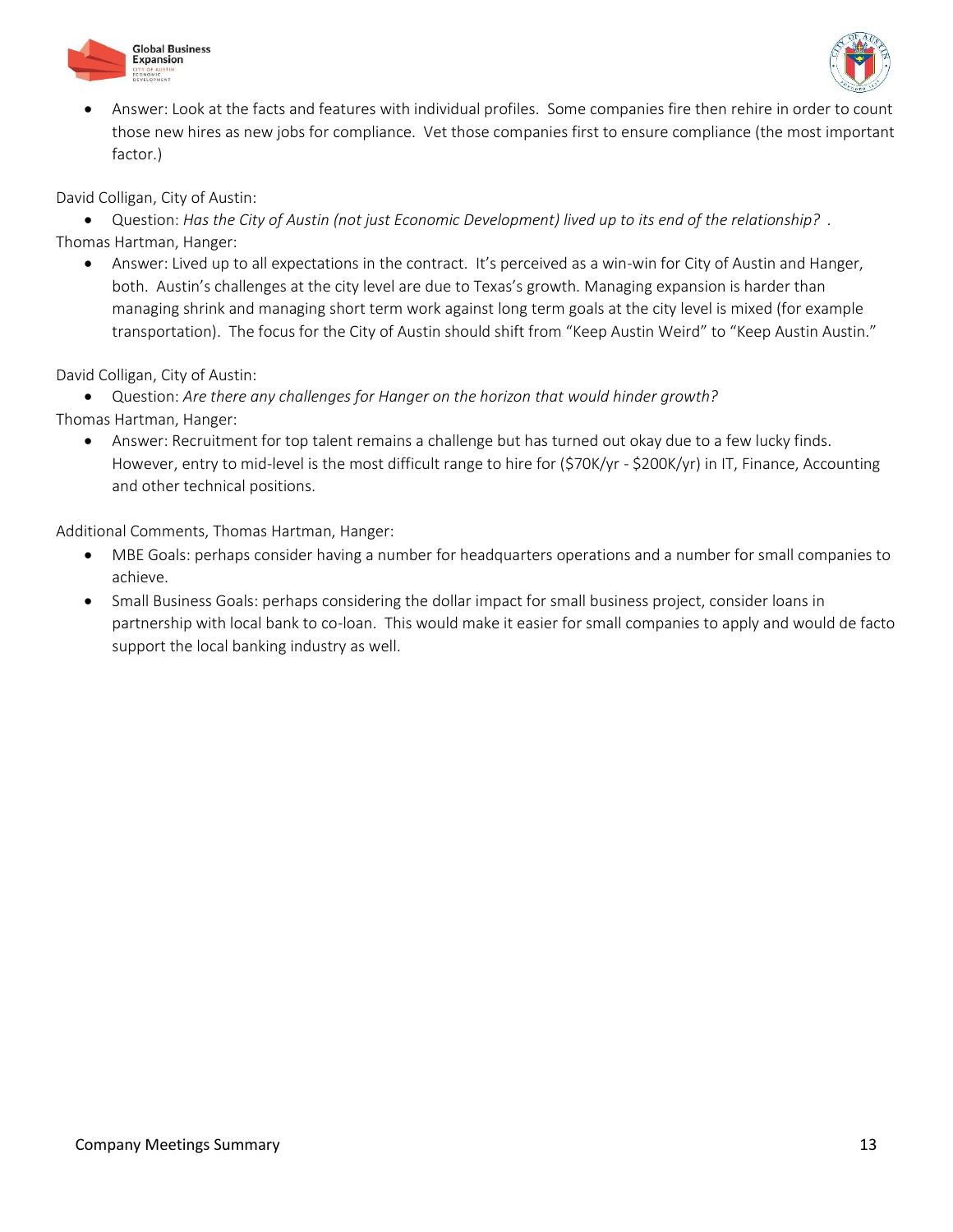



Economic Development Policy Update: Community Engagement Report Conversation with HID Global, September 7, 2017 Company Representatives: Dave Stewart, Vice President, Operations Integration, HID Global & Kevin Teehan, Executive Global Operations & Compliance, Corporate Strategy & Business, HID Global Chamber of Commerce Representatives: Tina Cannon, Chamber of Commerce City of Austin Attendees: Julia Campbell, Economic Development Department

# Executive Summary:

 $\overline{\phantom{0}}$ 

The conversation with HID Global resulted in the following take-aways:

- HID Global reached out anonymously to Charisse Bodisch within the Chamber, and ultimately Charisse's personable nature was the main reason HID Global came to Austin.
- Charisse maintained that strong relationship and the City's Economic Development staff was helpful too, therefore their first impression and initial engagement with Austin as a city was a comfortable interaction.
- The perception was that the City's incentive process, however, was less than pleasant and highly political.
	- o One particular interaction with a Council member was extremely combative, abusive and the Council member ultimately ended up apologizing for the interaction in a public setting.
- The M/WBE process was unpleasant as well. HID was told to conduct an open forum and invite MWBE businesses. When no businesses showed up to the event, the City then informed them they needed to redo the event and offer food. HID was unwilling to spend money and comply with this request and found the recommendation inappropriate.
- HID has complied with all other requirements. They volunteered for a monthly check-in with the City of Austin [SMBR] and built compliance into their operations.
- Without Charisse Bodisch, HID Global would not be in Austin, TX. The City was not at all welcoming and made it difficult from all sides.
- Austin was perceived to be competitive against Memphis, however ultimately Austin's onerous process was perceived as worth the effort.

## Meeting Notes:

Julia Campbell, City of Austin EDD:

 Julia opened the meeting by providing a brief overview of the City's intention to review the current Chapter 380. Julia invited Kevin to share his experience with the City of Austin's incentive process.

Kevin Teehan:

- The Chamber went on a recruitment trip to California 3-4 years before HID's Austin project surfaced. Austin then was in the top 3 of 20. There was an early connection with the Chamber, but the ultimate decision to move to Austin was not necessarily connected to the trip.
- HID Global's CBRE Broker, Jonathan Sangster, an analyst with the firm, provided labor analytics, incentive analysis and introduced them back to the Chamber.
- HID Global reached out anonymously to Charisse Bodisch within the Chamber, and ultimately because of Charisse's personable nature, that was the main reason HID Global came to Austin.
- Charisse maintained that strong relationship and the City's Economic Development staff was helpful too, therefore their first impression and initial engagement with Austin as a city was a comfortable interaction.
- The Texas Enterprise Fund was both competitive and attractive (city and county)
- The perception was that the City's incentive process, however was less than pleasant and highly political.
	- o One particular interaction with a Council member was extremely combative and abusive and the Council member ultimately ended up apologizing for the interaction in a public setting.